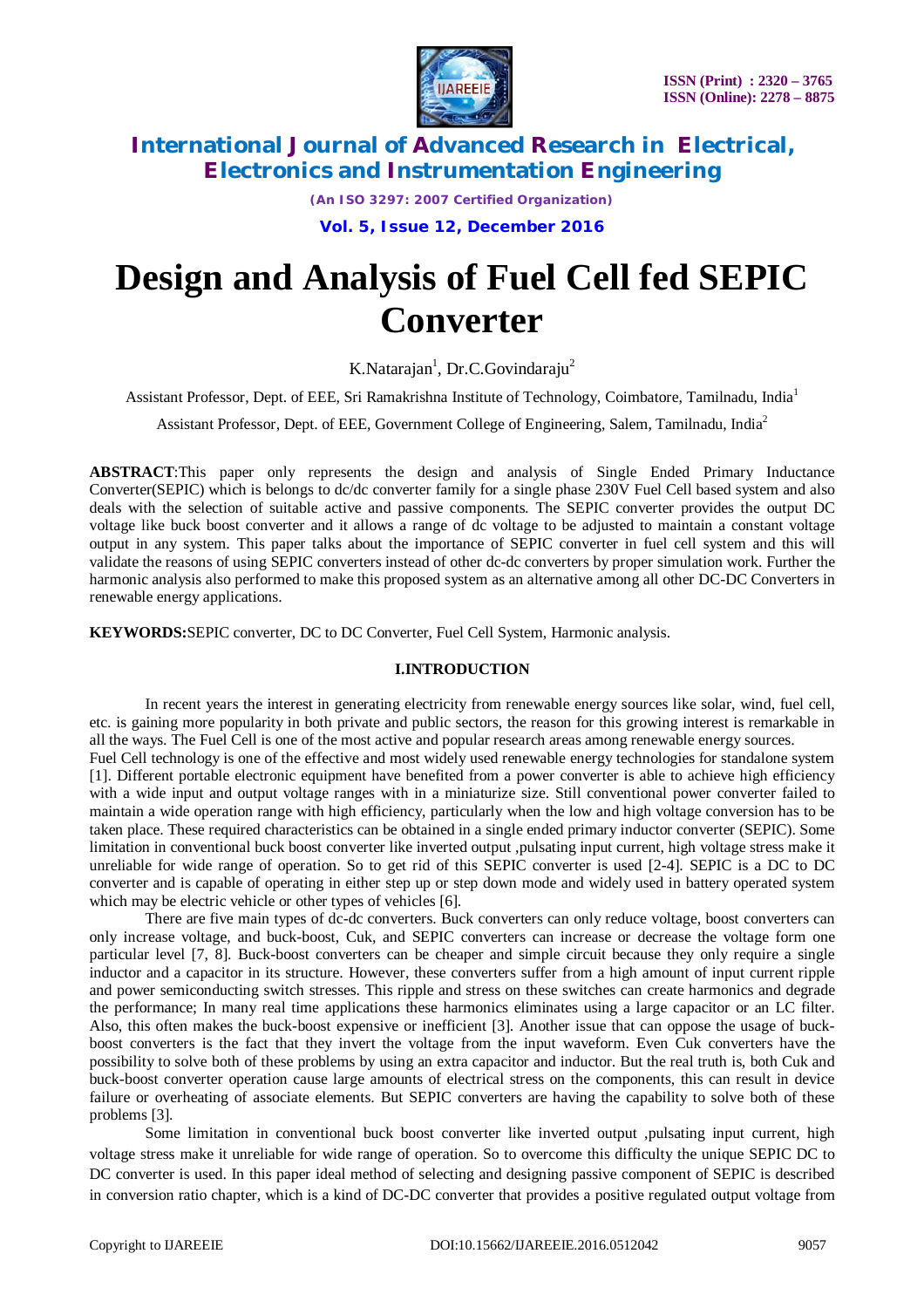

*(An ISO 3297: 2007 Certified Organization)*

### **Vol. 5, Issue 12, December 2016**

an input voltage irrespective of the supply voltage polarity. The simulation result of SEPIC is well presented by designing suitable open loop Simulink model. Harmonic analysis of the output waveform also studied in this proposed paper.



Fig.1. Block Diagram of the Proposed System

The proposed system consists of Fuel Cell, SEPIC converter, Multi Level Inverter and the 230 V, 50 Hz, 1 Phase active standalone load as depicted in figure.1. The detailed explanations are described in the following chapters.

#### **II. PRINCIPLE OF OPERATION OF SEPIC**

The optimum SEPIC converter have low component stresses, low energy storage requirements and it provides non inverted output not like the conventional boost or the buck converter, the SEPIC also has minimal active components to reduce the switching losses.



Fig.2. Single Ended Primary Inductance Converter

Apart from a MOSFET switch SEPIC is having two inductors and two capacitors as shown in the figure namely  $L_1$ ,  $L_2$ ,  $C_1$  and  $C_2$  respectively, along with that Diode  $D_1$  is used to provide a non-inverted output as an output.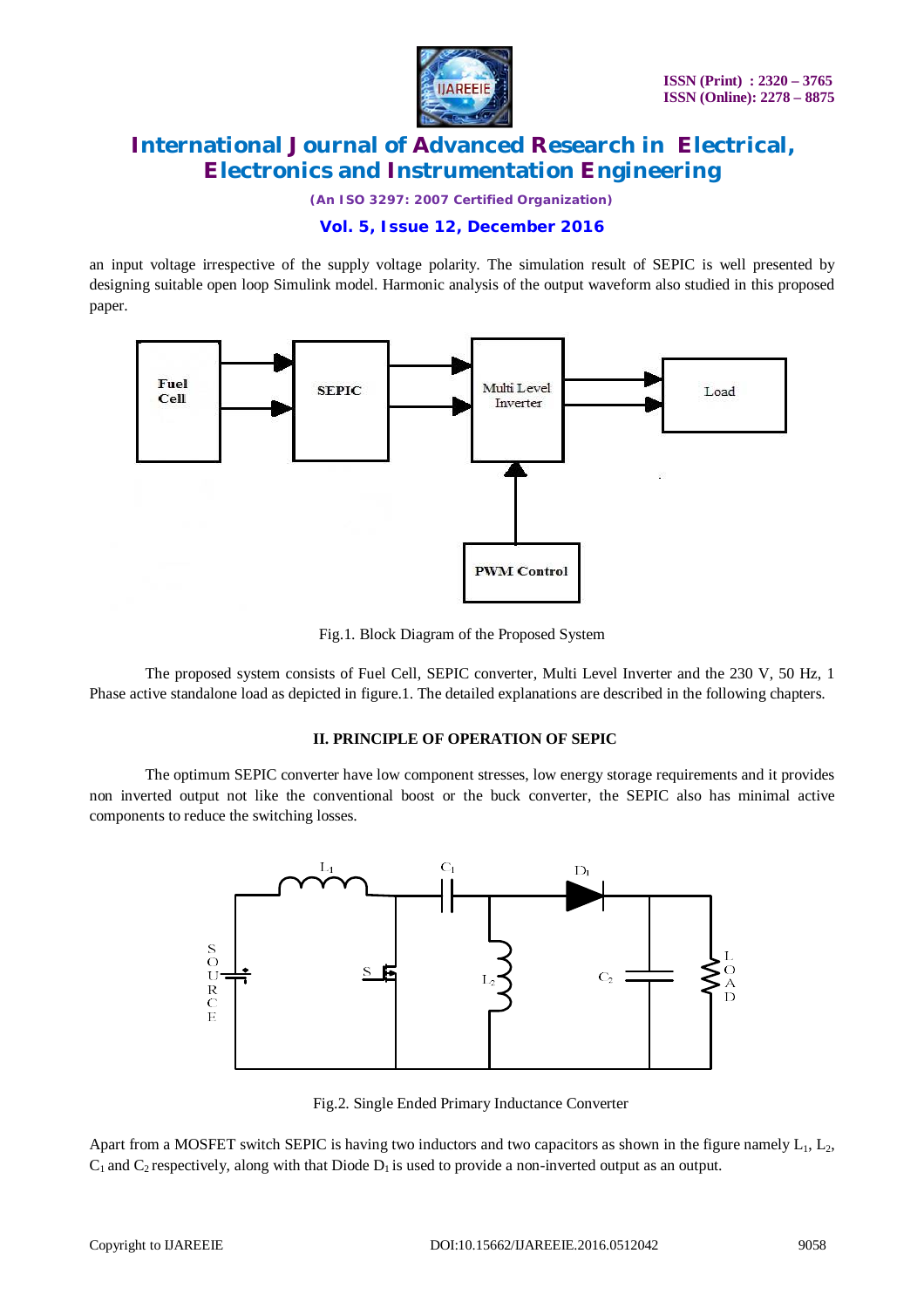

*(An ISO 3297: 2007 Certified Organization)*

### **Vol. 5, Issue 12, December 2016**

#### **III.WORKING STATES AND PARAMETER SELECTION**

When the pulse is given to the MOSFET gate terminal, the MOSFET will turn on and the input side inductor is charged by the input voltage and the load side inductor is charged by the nearby capacitor 1.At the same time the diode is in off condition and the output is maintained by capacitor 2, it is called as mode 1 operation. At the time of absence of gate pulse, the MOSFET will get turned off and the inductors output through the diode to the load and the capacitors are charged during the mode 2 operation, only during this mode 2 the diode will get turned ON.

#### *A. CONVERSION RATIO*

The voltage and current conversion ratios of the proposed fuel cell fed SEPIC converter is determined as follows,assuming that 100% power conversion efficiency is possible in that case.

$$
M = \frac{V_0}{V_{\text{in}}} = \frac{\text{lin}}{10} \dots \tag{1}
$$

Where Iinis input current and Io is refer to output current.

The SEPIC converter duty cycle derived as

$$
D = \frac{\text{Vout+VD}}{\text{Vin+Vout+VD}} \dots \tag{2}
$$

 $V_D$  is the forward voltage drop across the diode (D), Vinis refers to input voltage and Vout is output voltage value. The maximum duty cycle is as follows

$$
Dmax = \frac{Vout+VD}{Vin(min)+Vout+VD} \dots \tag{3}
$$

The input side inductor value is selected based on the following equation

$$
L = \frac{\text{Vin}(min) * \text{Dmax}}{\Delta I L * fs} \dots \tag{4}
$$

ΔIL is the peak-to-peak ripple current at the minimum input voltage and fs is the switching frequency.

TheRMS current is given by

$$
lc(rms) = Iout * \sqrt{(Vout + VD) / Vin(min)}...
$$
 (5)

The value of power conversion efficiency of the proposed fuel cell based SEPICconverter increases as D become smaller. As an overall result, conduction and switching losses of active switches and DC resistive losses of inductors and capacitors is reduced to a great extent not like that of any other converter.

The input current waveform is continuous in case of SEPIC because it is having an inductor in the input side like boost converter, the waveform might be triangular in shape. Based on this inductor value the input, output capacitor values and output diode values will be designed. This diode is selected based on the withstanding capability of peak current and the reverse voltage. The input capacitor is also used to limit the ripple current as much as possible. When switch is in turned ON condition the output capacitor supplied the output current.

### **IV.SIMULATION RESULTS**

The scope of this section is to review the simulation results of the Passive elements like capacitor, inductor, diode and switches of SEPIC converter with suitable different method. The simulations are performed on the proposed SEPIC's circuits with the parameters listed in Table I, using Matlab/Simulink platform.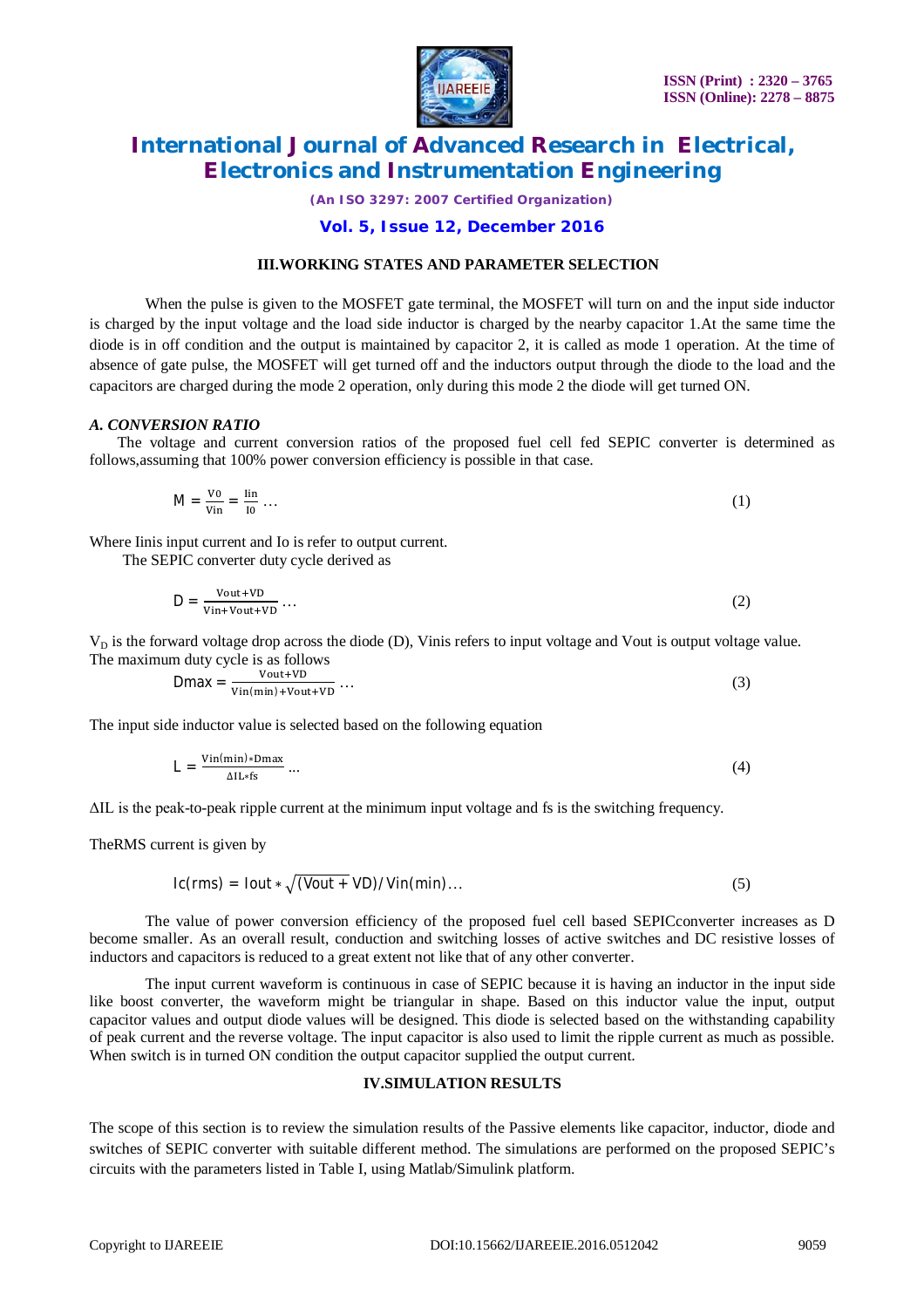

*(An ISO 3297: 2007 Certified Organization)*

### **Vol. 5, Issue 12, December 2016**

| <b>PARAMETER</b>           | <b>SYMBOL</b> | <b>VALUE</b>            |
|----------------------------|---------------|-------------------------|
| <b>Input Voltage</b>       | Vin           | 15 to 24 V              |
| <b>Output Voltages</b>     | V1 and V2     | 110 to 120 V            |
| Inductor                   | Τ.            | $110\mu H$              |
| Capacitors                 | C and Cp      | $5\mu$ F and $300\mu$ F |
| <b>Switching Frequency</b> | $f_S$         | 1kHz                    |
| Range of Duty ratio        |               | $0.3$ to $0.9$          |

#### **TABLE I**

PARAMETERS OF MODIFIED SEPIC



Fig.3. SEPIC Converter simulation results

 Figure.3. Shows the SEPIC converter components working states while giving pulses to the switch. The switch S will get turn ON after receiving the pulse signal, at that time inductors will get charging, at the same time the capacitor and diode will be in OFF position, then after the turn ON period the switch S will go to OFF condition, at that incident inductors will discharge the stored energy during Turn ON time. The capacitor and diode will turn ON by the inductor charge, with this, the capacitor will get charged and the cycle repeats over and over till the requirements completion. This above waveforms comprises of switching pulse, inductor current nature, capacitor current and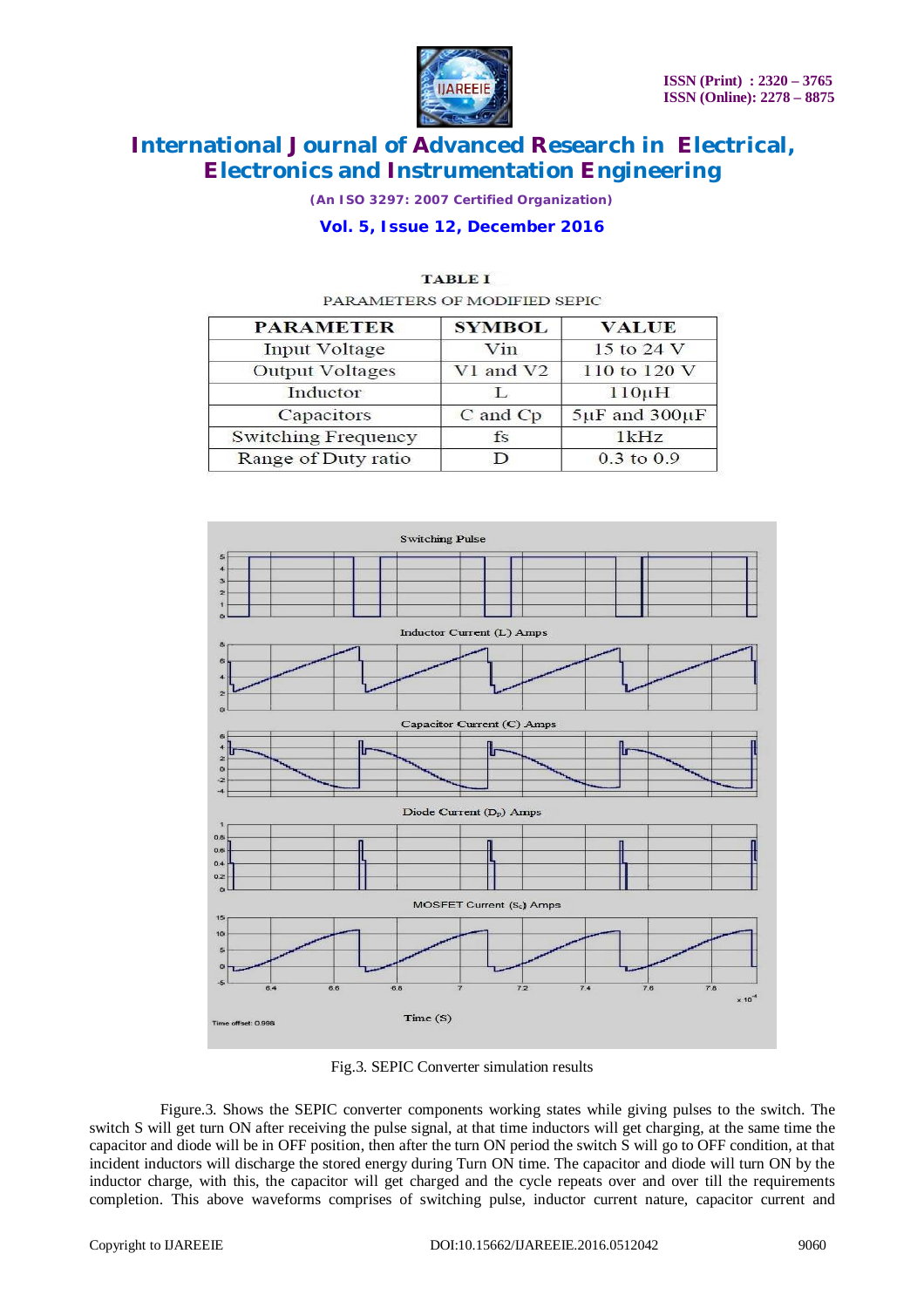

*(An ISO 3297: 2007 Certified Organization)*

### **Vol. 5, Issue 12, December 2016**

MOSFET switching current nature. If one can take a particular point and analyses the nature of SEPIC converter means it explains the characteristics of all passive elements used in the circuit.



Fig.4. Proposed Converter Output voltage and current

Figure.4. shows the output voltage and current of SEPIC converter waveform along with the input voltage to the converter. For various input voltages the output voltage is taken to strengthen the stability of the proposed converter system. The output waveform is having non disturbance nature, this will also state that the SEPIC having less amount of harmonic content. This converter can also be used as a multi-port DC-DC converter in future [10].

### **V. CONCLUSION**

All the specification and values of passive components for designing of a Fuel Cell based SEPIC was designed to provide high gain regulated DC to DC voltage to the system. It is prove that from this simulation result SEPIC is having more advantages than other DC to DC converters. Also it provides non inverted fixed output not like that in Buck-Boost converter; conversion ratio will also be in a high range. Thus the SEPIC having more advantages for fuel cell based renewable energy system.

#### **REFERENCES**

- [1] Daher, S., Schmid, J., &Antunes, F. L. "Multilevel inverter topologies for stand-alone PV systems", Industrial Electronics, IEEE Transactions ,vol. 55, no. 7,2008, pp. 2703-2712.
- [2] Hyun-Lark Do, "Soft-Switching SEPIC Converter with Ripple-Free Input Current", IEEE Transactions on Power Electronics, vol. 27, no. 6, June 2012, pp. 2879 to 2887.